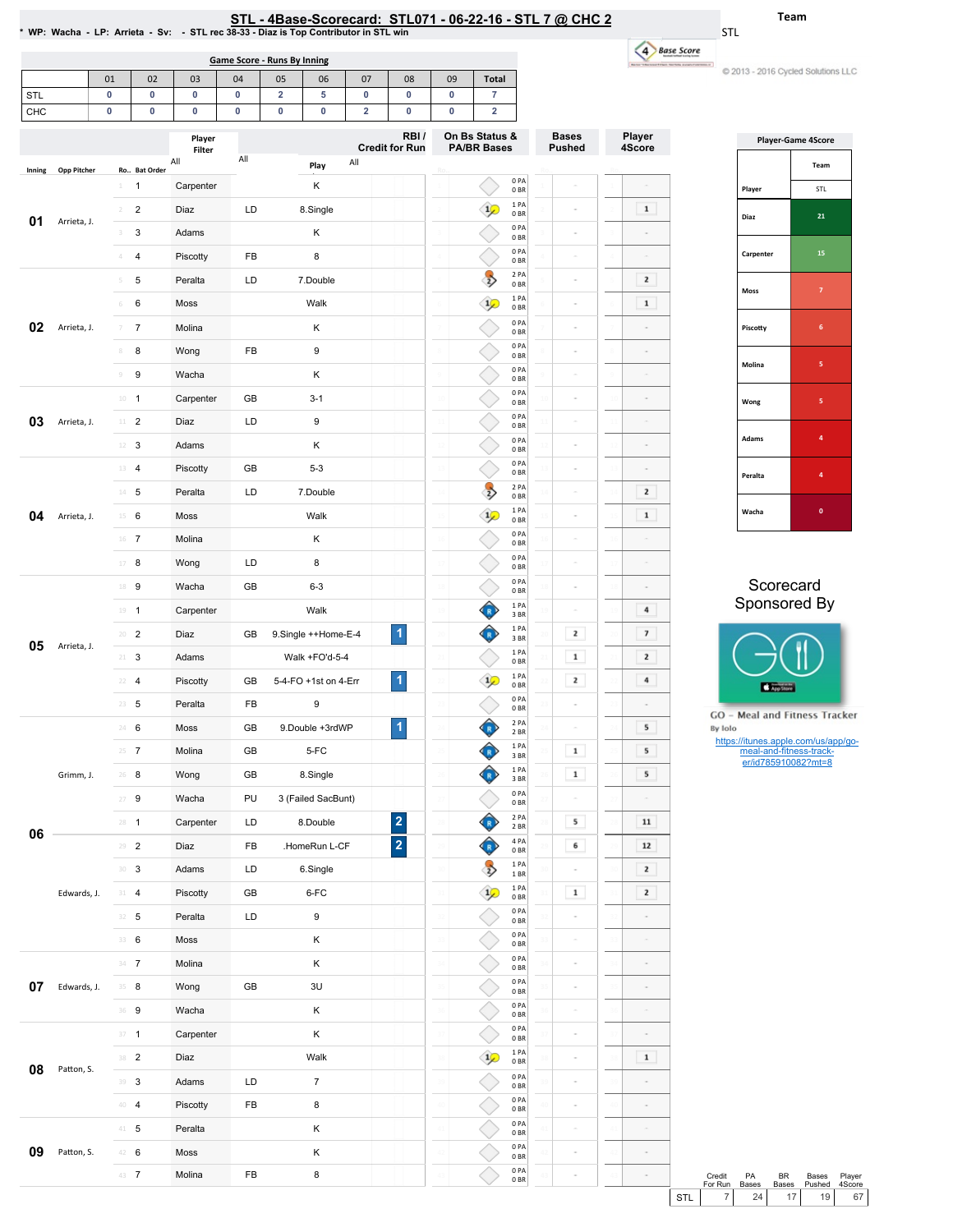| CHC - 4Base-Scorecard: CHC070 - 06-22-16 - STL 7 @ CHC 2                                      |  |
|-----------------------------------------------------------------------------------------------|--|
| * WP:  Wacha    LP:  Arrieta     Sv:       CHC rec 47-23   Diaz is Top Contributor in STL win |  |

01 | 02 | 03 | 04 | 05 | 06 | 07 | 08 | 09 | Total |

Game Score - Runs By Inning

CHC 4 Base Score

.<br>Nasa masunang at

-C 2013 - 2016 Cycled Solutions LLC

Team

| STL    |             | 0              | 0                | 0             | 0   | $\overline{\mathbf{2}}$ | 5                | 0           | 0                       | 0               | 7                  |                                       |                     |                      |
|--------|-------------|----------------|------------------|---------------|-----|-------------------------|------------------|-------------|-------------------------|-----------------|--------------------|---------------------------------------|---------------------|----------------------|
| CHC    |             | $\pmb{0}$      | 0                | 0             | 0   | 0                       | 0                | $\mathbf 2$ | 0                       | 0               | $\mathbf 2$        |                                       |                     |                      |
|        |             |                |                  | Player        |     |                         |                  |             | RBI/                    |                 | On Bs Status &     |                                       | <b>Bases</b>        | Player               |
|        |             |                |                  | Filter<br>All | All |                         |                  | All         | <b>Credit for Run</b>   |                 | <b>PA/BR Bases</b> |                                       | <b>Pushed</b>       | 4Score               |
| Inning | Opp Pitcher |                | Ro Bat Order     |               |     |                         | Play             |             |                         | R.              |                    |                                       |                     |                      |
|        |             | $\perp$        | $\mathbf{1}$     | Coghlan       | GB  |                         | $6 - 3$          |             |                         |                 |                    | 0PA<br>0BR                            | $\equiv$            |                      |
| 01     | Wacha, M.   | $\overline{2}$ | $\overline{2}$   | Heyward       | GB  |                         | $4 - 3$          |             |                         |                 |                    | 0PA<br>0BR                            | $\sim$              | $\equiv$             |
|        |             | 3              | 3                | Bryant        | GB  |                         | $6 - 3$          |             |                         |                 |                    | 0PA<br>0 <sub>BR</sub>                | $\equiv$            | $\equiv$             |
|        |             | Δ              | 4                | <b>Rizzo</b>  | FB  |                         | 8                |             |                         |                 |                    | 0PA<br>0 <sub>BR</sub>                | $\equiv$            | $\equiv$             |
| 02     | Wacha, M.   | 5              | 5                | Zobrist       | GB  |                         | $4 - 3$          |             |                         |                 |                    | 0PA<br>0 <sub>BR</sub>                | $\equiv$            | $\Box$               |
|        |             | $\,$ 6         | 6                | Montero       |     |                         | Κ                |             |                         |                 |                    | 0PA<br>0BR                            | $\sim$              | $\equiv$             |
|        |             | 7              | $\overline{7}$   | Baez          |     |                         | Κ                |             |                         |                 |                    | 0PA<br>0BR                            | $\equiv$            | $\equiv$             |
| 03     | Wacha, M.   | 8              | 8                | Szczur        | FB  |                         | 8                |             |                         |                 |                    | 0PA<br>0BR                            | $\sim$              | $\qquad \qquad \Box$ |
|        |             | $\mathcal G$   | $\boldsymbol{9}$ | Arrieta       |     |                         | Κ                |             |                         |                 |                    | 0PA<br>0 <sub>BR</sub>                | $\equiv$            | $\equiv$             |
|        |             |                | $10 - 1$         | Coghlan       |     |                         | Walk FB-DP-7-3   |             |                         | $\overline{10}$ |                    | 1 PA<br>$-1$ BR                       | ċ                   | $\equiv$             |
|        |             | $11 -$         | $\overline{2}$   | Heyward       | FB  |                         | 7+FB-DP-7-3      |             |                         | $\overline{11}$ |                    | 0PA<br>0B                             | $\equiv$            | $\equiv$             |
| 04     | Wacha, M.   |                | $12 \t3$         | Bryant        |     |                         | Walk             |             |                         |                 |                    | 1 P <sub>A</sub><br>1BR               | $\equiv$            | 2                    |
|        |             | 13             | $\overline{4}$   | Rizzo         | LD  |                         | 7.Single         |             |                         | 13              |                    | 1PA<br>0 <sub>BR</sub>                | 1                   | 2                    |
|        |             |                | $14 - 5$         | Zobrist       | GB  |                         | $4 - 3$          |             |                         | 14              |                    | 0PA<br>0BR                            | $\sim$              | ö                    |
|        |             | 15             | 6                | Montero       | PU  |                         | 6                |             |                         | 15              |                    | 0PA<br>0B                             | $\equiv$            | $\equiv$             |
| 05     | Wacha, M.   |                | $16$ 7           | Baez          |     |                         | Κ                |             |                         | 16              |                    | 0PA<br>0BR                            | $\sim$              | $\equiv$             |
|        |             |                | 17 8             | Szczur        |     |                         | κ                |             |                         | 17              |                    | 0PA<br>0BR                            | $\equiv$            | $\equiv$             |
|        |             |                | 18 9             | Almora        | LD  |                         | 8                |             |                         | 18              |                    | 0PA<br>0BR                            | $\equiv$            | $\equiv$             |
| 06     | Wacha, M.   |                | $19 - 1$         | Coghlan       | GB  |                         | $4 - 3$          |             |                         |                 |                    | 0PA<br>0BR                            | $\sim$              | $\equiv$             |
|        |             |                | $20$ – $2$       | Heyward       | GB  |                         | $5 - 3$          |             |                         | $\overline{20}$ |                    | 0PA<br>$0\;\ensuremath{\mathsf{BR}}$  |                     | ö                    |
|        |             |                | $21 - 3$         | Bryant        | PU  |                         | 3                |             |                         | $\overline{21}$ |                    | 0PA<br>0B                             | $\equiv$            | $\equiv$             |
|        | Wacha, M.   |                | $22 - 4$         | Russell       | LD  |                         | 7.Double         |             |                         | $\overline{2}$  |                    | 2 PA<br>2 BR                          | $\equiv$            | 4                    |
| 07     |             |                | $23 \t 5$        | Zobrist       | FB  |                         | $\boldsymbol{7}$ |             |                         | 23              |                    | 0PA<br>0BR                            | $\equiv$            | $\overline{a}$       |
|        |             |                | 24 6             | Contreras     | FB  |                         | .HomeRun CF      |             | $\overline{\mathbf{2}}$ | 24              |                    | 4 PA<br>$0\;\ensuremath{\mathsf{BR}}$ | 6                   | 12                   |
|        | Maness, S.  |                | $25 \t 7$        | Baez          | PU  |                         | 6                |             |                         | 25              |                    | 0 PA<br>$0\;\mathrm{BR}$              | $\bar{\phantom{a}}$ | $\Box$               |
|        | Maness, S.  |                | $26$ 8           | Patton        | GB  |                         | $1 - 3$          |             |                         | 26              |                    | 0PA<br>0B                             | $\equiv$            | $\hfill \square$     |
| 08     |             |                | $27 - 9$         | Almora        |     |                         | Walk +DP'd-4-6-3 |             |                         | 27              |                    | 1PA<br>0B                             | $\hfill \square$    | $\mathbf{1}$         |
|        | Lyons, T.   |                | $28 - 1$         | Coghlan       | GB  |                         | 4-6-3-DP         |             |                         | 28              |                    | 0PA<br>$0\;\mathrm{BR}$               | $-1$                | $-1$                 |
|        | Lyons, T.   |                | $29$ <b>2</b>    | Heyward       | LD  |                         | $\overline{7}$   |             |                         | 29              |                    | 0PA<br>$0\;\mathrm{BR}$               | $\equiv$            | $\equiv$             |
| 09     | Broxton, J. |                | 30 <sup>3</sup>  | Bryant        | GB  |                         | $5 - 3$          |             |                         | 30              |                    | 0PA<br>$0\;\mathrm{BR}$               | $\equiv$            | $\equiv$             |
|        |             |                | $31 - 4$         | Russell       | FB  |                         | 8                |             |                         |                 |                    | 0PA<br>0B                             | $\hfill \square$    | $\equiv$             |

| <b>Player-Game 4Score</b> |                |  |  |  |  |  |  |  |  |
|---------------------------|----------------|--|--|--|--|--|--|--|--|
|                           | Team           |  |  |  |  |  |  |  |  |
| Player                    | CHC            |  |  |  |  |  |  |  |  |
| Contreras                 | 12             |  |  |  |  |  |  |  |  |
| Russell                   | 4              |  |  |  |  |  |  |  |  |
| <b>Bryant</b>             | $\overline{2}$ |  |  |  |  |  |  |  |  |
| Rizzo                     | 2              |  |  |  |  |  |  |  |  |
| Almora                    | $\mathbf{1}$   |  |  |  |  |  |  |  |  |
| Arrieta                   | $\bf{0}$       |  |  |  |  |  |  |  |  |
| Baez                      | $\mathbf{0}$   |  |  |  |  |  |  |  |  |
| Heyward                   | $\bf{0}$       |  |  |  |  |  |  |  |  |
| Montero                   | $\mathbf{0}$   |  |  |  |  |  |  |  |  |
| Patton                    | $\mathbf{0}$   |  |  |  |  |  |  |  |  |
| Szczur                    | $\mathbf{0}$   |  |  |  |  |  |  |  |  |
| Zobrist                   | $\mathbf{0}$   |  |  |  |  |  |  |  |  |
| Coghlan                   | $-1$           |  |  |  |  |  |  |  |  |

## **Scorecard** Sponsored By



**GO** - Meal and Fitness Tracker By Iolo

https://itunes.apple.com/us/app/go-meal-and-fitness-track-er/id785910082?mt=8

|       | Credit<br>For Run | PA<br><b>Bases</b> | <b>BR</b><br><b>Bases</b> | Bases<br>Pushed | Player<br>4Score |  |
|-------|-------------------|--------------------|---------------------------|-----------------|------------------|--|
| снс I | 2 <sub>1</sub>    | 10 <sup>1</sup>    | 2 <sub>1</sub>            | 6 I             |                  |  |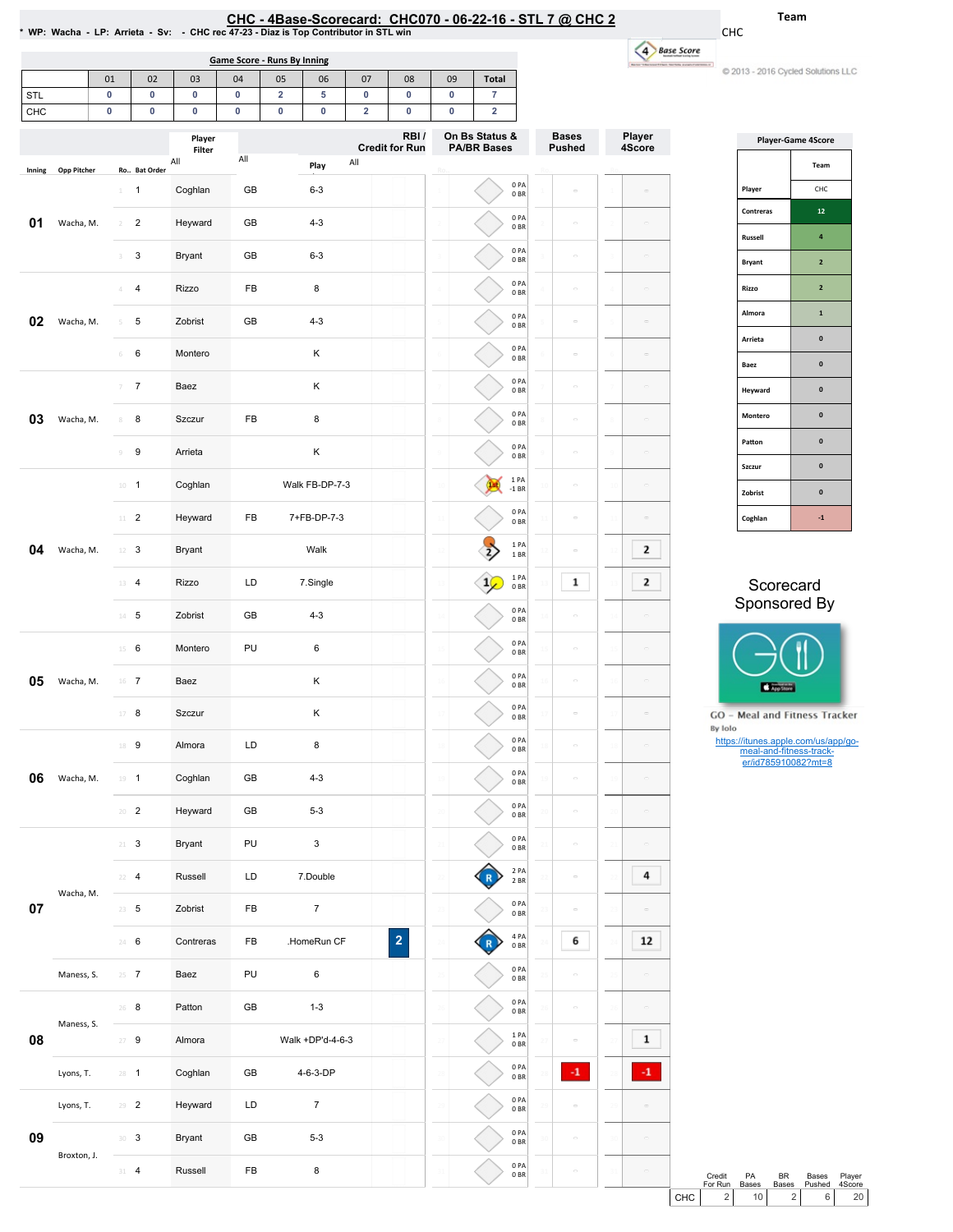# STL - 4Base-Scorecard: STL071 - 06-22-16 - STL 7 @ CHC 2<br>\* WP: Wacha - LP: Arrieta - Sv: - STL rec 38-33 - Diaz is Top Contributor in STL win



|                 |      |               |                 |              |                         | STL - 4BaseScore - Player 4Score by Batting Order<br>WP: Wacha - LP: Arrieta - Sv: - STL 7@ CHC 2<br>WP: Wacha - LP: Arrieta - Sv: - STL rec 38-33 - Diaz is Top Contributor in STL win |                         |              |                |   |           |
|-----------------|------|---------------|-----------------|--------------|-------------------------|-----------------------------------------------------------------------------------------------------------------------------------------------------------------------------------------|-------------------------|--------------|----------------|---|-----------|
|                 |      |               |                 |              |                         |                                                                                                                                                                                         | <b>Bat Order</b>        |              |                |   |           |
| Player          | Team | Position      | $\mathbf{1}$    | $\mathbf{2}$ | 3                       | 4                                                                                                                                                                                       | 5                       | 6            | $\overline{7}$ | 8 | 9         |
| Diaz            | STL  | SS            |                 | 21           |                         |                                                                                                                                                                                         |                         |              |                |   |           |
| Carpenter       | STL  | 2B            | 15 <sub>1</sub> |              |                         |                                                                                                                                                                                         |                         |              |                |   |           |
| <b>Moss</b>     | STL  | $LF (Def **)$ |                 |              |                         |                                                                                                                                                                                         |                         | $\mathbf{7}$ |                |   |           |
| <b>Piscotty</b> | STL  | RF            |                 |              |                         | $6\phantom{a}$                                                                                                                                                                          |                         |              |                |   |           |
| Molina          | STL  | C             |                 |              |                         |                                                                                                                                                                                         |                         |              | ${\bf 5}$      |   |           |
| Wong            | STL  | <b>CF</b>     |                 |              |                         |                                                                                                                                                                                         |                         |              |                | 5 |           |
| Adams           | STL  | 1B            |                 |              | $\overline{\mathbf{4}}$ |                                                                                                                                                                                         |                         |              |                |   |           |
| Peralta         | STL  | 3B            |                 |              |                         |                                                                                                                                                                                         | $\overline{\mathbf{4}}$ |              |                |   |           |
| Wacha           | STL  | P             |                 |              |                         |                                                                                                                                                                                         |                         |              |                |   | $\bullet$ |



Scorecard

**GO** - Meal and Fitness Tracker By Iolo

https://itunes.apple.com/us/app/go-meal-and-fitness-track-er/id785910082?mt=8

|               |                                          |               |                         | WP: Wacha - LP: Arrieta - Sv: - STL rec 38-33 - Diaz is Top Contributor in STL win | STL - 4Score Box - Player Totals<br>STL071 - 06-22-16 - STL 7 @ CHC 2 |                 |                     |                |                |                      |
|---------------|------------------------------------------|---------------|-------------------------|------------------------------------------------------------------------------------|-----------------------------------------------------------------------|-----------------|---------------------|----------------|----------------|----------------------|
| Player        |                                          | Team Position | Batting<br>Order<br>Nbr | Credit For Run                                                                     | PA Bases                                                              | <b>BR</b> Bases | <b>Bases Pushed</b> | Player 4Score  | Appearances    | Productivity<br>Rate |
| Diaz          | STL SS                                   |               | $\overline{2}$          | 3                                                                                  | $\overline{7}$                                                        | 3               | 8                   | 21             | 5              | 4.200                |
| Carpenter     | STL 2B                                   |               | $\mathbf{1}$            | $\overline{2}$                                                                     | 3                                                                     | 5               | 5                   | 15             | 5              | 3.000                |
| Moss          | STL $\overset{\text{L}\Gamma}{\ast\ast}$ | LF (Def       | 6                       | $\mathbf{1}$                                                                       | $\overline{4}$                                                        | $\overline{2}$  | $\mathbf 0$         | $\overline{7}$ | 5              | 1.400                |
| Piscotty      | STL RF                                   |               | $\overline{4}$          | $\mathbf{1}$                                                                       | $\overline{2}$                                                        | $\mathbf 0$     | 3                   | 6              | 5              | 1.200                |
| Molina        | STL C                                    |               | $\overline{7}$          | 0                                                                                  | $\mathbf{1}$                                                          | 3               | $\mathbf{1}$        | 5              | 5              | 1.000                |
| Wong          | STL CF                                   |               | 8                       | 0                                                                                  | $\mathbf{1}$                                                          | 3               | $\mathbf{1}$        | $\,$ 5 $\,$    | $\overline{4}$ | 1.250                |
| Adams         | STL 1B                                   |               | 3                       | 0                                                                                  | 2                                                                     | $\mathbf{1}$    | $\mathbf{1}$        | $\overline{4}$ | 5              | 0.800                |
| Peralta       | STL 3B                                   |               | 5                       | 0                                                                                  | $\overline{4}$                                                        | $\mathbf 0$     | $\mathsf 0$         | $\overline{4}$ | 5              | 0.800                |
| Wacha         | STL P                                    |               | 9                       | 0                                                                                  | $\pmb{0}$                                                             | 0               | $\pmb{0}$           | $\pmb{0}$      | $\overline{4}$ | 0.000                |
| <b>Totals</b> |                                          |               |                         | $\overline{7}$                                                                     | 24                                                                    | 17              | 19                  | 67             | 43             | 1.558                |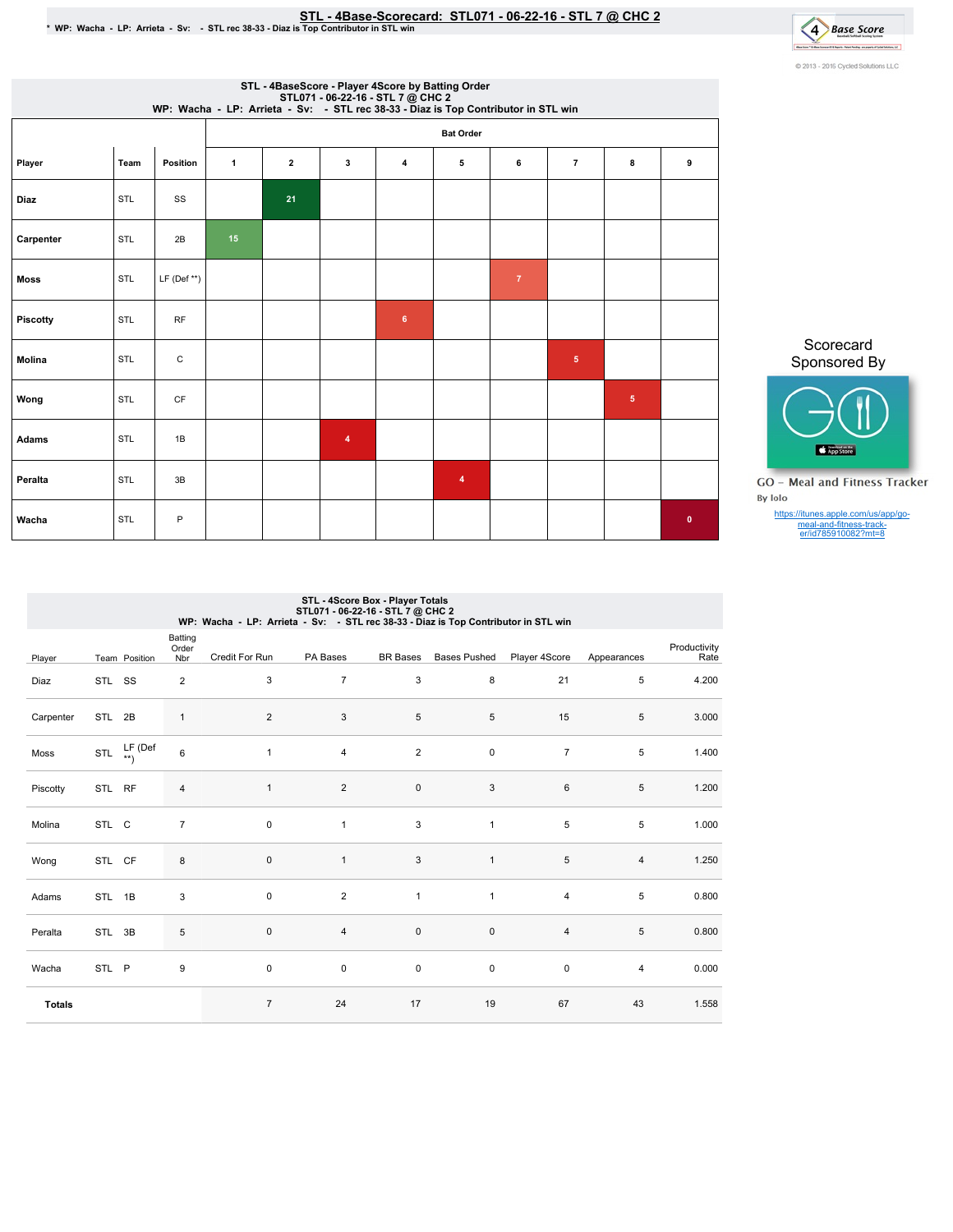# EHC - 4Base-Scorecard: CHC070 - 06-22-16 - STL 7 @ CHC 2<br>\* WP: Wacha - LP: Arrieta - Sv: → CHC rec 47-23 - Diaz is Top Contributor in STL win



|               |      |          |      |                                                                                                                                             |                | CHC - 4BaseScore - Player 4Score by Batting Order |             |          |                |             |              |  |  |  |
|---------------|------|----------|------|---------------------------------------------------------------------------------------------------------------------------------------------|----------------|---------------------------------------------------|-------------|----------|----------------|-------------|--------------|--|--|--|
|               |      |          |      | CHC070 - 06-22-16 - STL 7 @ CHC 2<br>WP: Wacha - LP: Arrieta - Sv: - CHC rec 47-23 - Diaz is Top Contributor in STL win<br><b>Bat Order</b> |                |                                                   |             |          |                |             |              |  |  |  |
| Player        | Team | Position | 1    | $\mathbf{2}$                                                                                                                                | 3              | 4                                                 | 5           | 6        | $\overline{7}$ | 8           | 9            |  |  |  |
| Contreras     | CHC  | C-Dsub   |      |                                                                                                                                             |                |                                                   |             | 12       |                |             |              |  |  |  |
| Russell       | CHC  | SS-Dsub  |      |                                                                                                                                             |                | $\boldsymbol{4}$                                  |             |          |                |             |              |  |  |  |
| <b>Bryant</b> | CHC  | $3B-1B$  |      |                                                                                                                                             | $\overline{2}$ |                                                   |             |          |                |             |              |  |  |  |
| Rizzo         | CHC  | 1B       |      |                                                                                                                                             |                | $\overline{2}$                                    |             |          |                |             |              |  |  |  |
| Almora        | CHC  | CF-Dsub  |      |                                                                                                                                             |                |                                                   |             |          |                |             | $\mathbf{1}$ |  |  |  |
| Arrieta       | CHC  | P        |      |                                                                                                                                             |                |                                                   |             |          |                |             | $\pmb{0}$    |  |  |  |
| Baez          | CHC  | SS-3B    |      |                                                                                                                                             |                |                                                   |             |          | $\mathbf 0$    |             |              |  |  |  |
| Heyward       | CHC  | RF       |      | $\bf{0}$                                                                                                                                    |                |                                                   |             |          |                |             |              |  |  |  |
| Montero       | CHC  | C        |      |                                                                                                                                             |                |                                                   |             | $\bf{0}$ |                |             |              |  |  |  |
| Patton        | CHC  | P-Rel    |      |                                                                                                                                             |                |                                                   |             |          |                | $\mathbf 0$ |              |  |  |  |
| Szczur        | CHC  | CF       |      |                                                                                                                                             |                |                                                   |             |          |                | $\pmb{0}$   |              |  |  |  |
| Zobrist       | CHC  | 2B       |      |                                                                                                                                             |                |                                                   | $\mathbf 0$ |          |                |             |              |  |  |  |
| Coghlan       | CHC  | LF       | $-1$ |                                                                                                                                             |                |                                                   |             |          |                |             |              |  |  |  |
|               |      |          |      |                                                                                                                                             |                |                                                   |             |          |                |             |              |  |  |  |

### Scorecard Sponsored By



**GO** - Meal and Fitness Tracker By Iolo

https://itunes.apple.com/us/app/gomeal-and-fitness-track-er/id785910082?mt=8

#### Player Team Position Batting Order<br>
Nbr Credit For Run Nbr CreditForRun PABases BRBases BasesPushed Player4Score Appearances Productivity Rate Contreras CHC C-Dsub 6 Russell CHC SS-Dsub 4 Bryant CHC 3B-1B 3 Rizzo CHC 1B 4 Almora CHC CF-Dsub 9 Arrieta CHC P 9 Baez CHC SS-3B 7 Heyward CHC RF 2 Montero CHC C 6 Patton CHC P-Rel 8 Szczur CHC CF 8 Zobrist CHC 2B 5 Coghlan CHC LF 1 Totals 2 4 0 6 12 1 12.000 0 2 2 0 4 2 2.000 0 1 1 0 2 4 0.500 0 1 0 1 2 2 1.000 0 1 0 0 1 2 0.500  $0$  0 0 0 0 0 1 0.000  $0$  0 0 0 0 0 3 0.000  $0$  0 0 0 0 0 4 0.000  $0$  0 0 0 0 0 2 0.000  $0$  0 0 0 0 0 1 0.000  $0$  0 0 0 0 0 2 0.000  $0$  0 0 0 0 0 3 0.000 0 1 -1 -1 -1 -1 -1 4 -0.250 2 10 2 6 20 31 0.645 CHC - 4Score Box - Player Totals CHC070-06-22-16-STL7@ CHC2 WP:Wacha-LP:Arrieta-Sv: -CHCrec47-23-DiazisTopContributorinSTLwin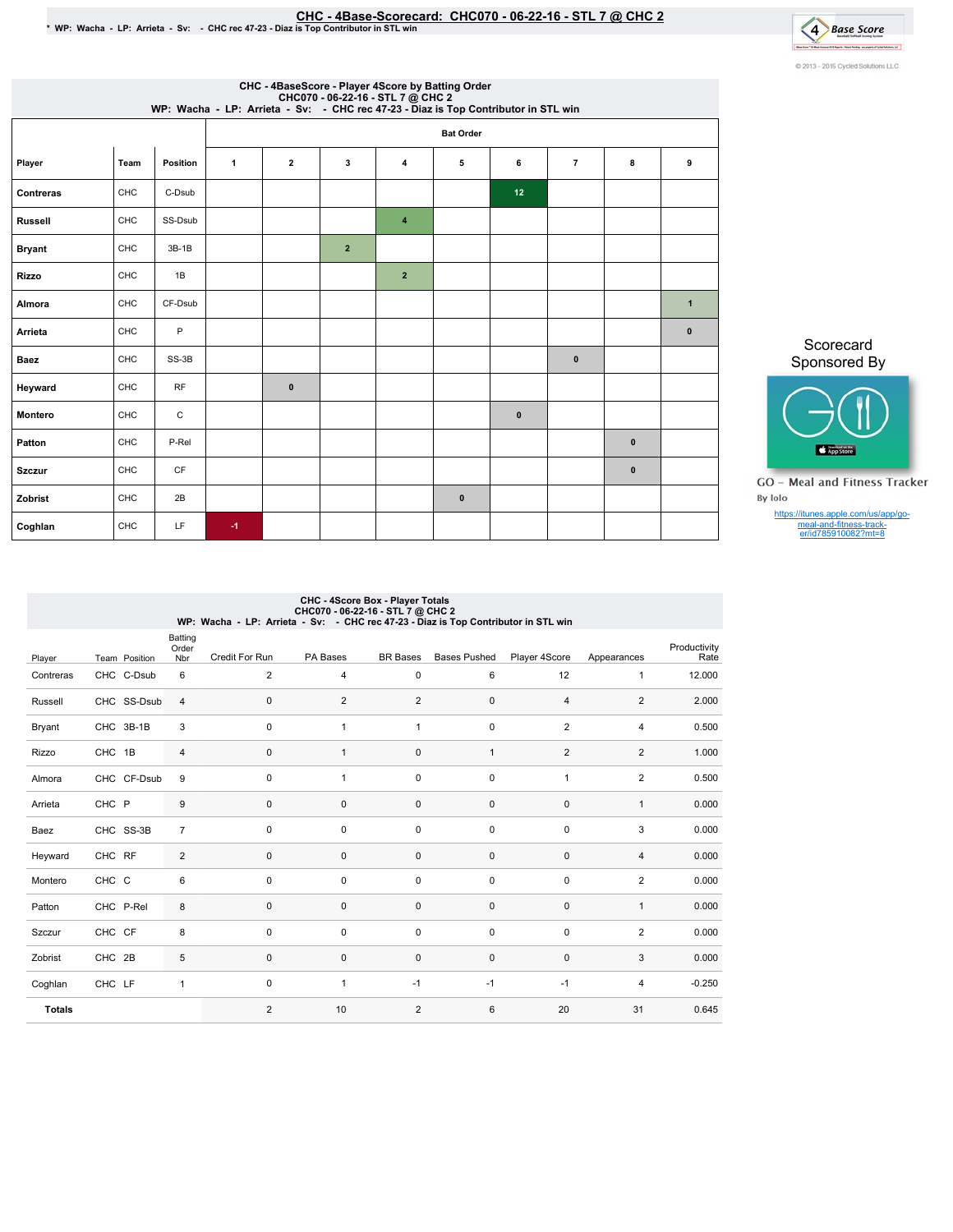|                  |           |                    | WP: Wacha - LP: Arrieta - Sv: - STL rec 38-33 - Diaz is Top Contributor in STL win | Detail by Bat Order/Player |                                   |                                       |                                |                                                 |                                       |
|------------------|-----------|--------------------|------------------------------------------------------------------------------------|----------------------------|-----------------------------------|---------------------------------------|--------------------------------|-------------------------------------------------|---------------------------------------|
| <b>Bat Order</b> | Player    | Inning             | Play Text                                                                          | LOBStatus                  | Credit For Run                    | PA Bases                              | <b>BR</b> Bases                | <b>Bases Pushed</b>                             | Player 4Score                         |
|                  |           | 01                 | Κ                                                                                  |                            | $\mathbf 0$                       | $\mathsf{O}\xspace$                   | $\mathsf 0$                    | $\mathsf{O}\xspace$                             | $\mathsf{O}\xspace$                   |
|                  |           | 03                 | $3 - 1$                                                                            |                            | $\mathbf 0$                       | $\boldsymbol{0}$                      | $\mathsf 0$                    | $\mathbf 0$                                     | $\mathbf 0$                           |
|                  |           | 05                 | Walk                                                                               |                            | $\mathbf 0$                       | $\mathbf{1}$                          | 3                              | $\mathbf 0$                                     | $\overline{4}$                        |
| $\mathbf{1}$     | Carpenter | 06                 | 8.Double                                                                           |                            | $\sqrt{2}$                        | $\overline{c}$                        | $\overline{c}$                 | $\sqrt{5}$                                      | $11$                                  |
|                  |           | 08                 | Κ                                                                                  |                            | $\mathbf 0$                       | $\boldsymbol{0}$                      | $\mathsf 0$                    | $\mathbf 0$                                     | $\mathsf 0$                           |
|                  |           |                    |                                                                                    | <b>Player Totals</b>       | $\overline{2}$                    | $\underline{3}$                       | $\overline{5}$                 | $\overline{5}$                                  | 15                                    |
|                  |           | 01                 | 8.Single                                                                           | Left on 1st                | $\mathbf 0$                       | $\mathbf{1}$                          | $\mathsf 0$                    | $\mathbf 0$                                     | $\mathbf{1}$                          |
|                  |           | 03                 | 9                                                                                  |                            | $\mathbf 0$                       | $\mathsf 0$                           | $\mathsf 0$                    | $\mathbf 0$                                     | $\mathbf 0$                           |
|                  |           | 05                 | 9.Single ++Home-E-4                                                                |                            | $\mathbf{1}$                      | 1                                     | 3                              | $\overline{2}$                                  | $\overline{7}$                        |
| $\sqrt{2}$       | Diaz      | 06                 | .HomeRun L-CF                                                                      |                            | $\overline{c}$                    | $\overline{4}$                        | $\mathsf 0$                    | $\,6\,$                                         | 12                                    |
|                  |           | 08                 | Walk                                                                               | Left on 1st                | $\mathbf 0$                       | $\mathbf{1}$                          | $\mathsf 0$                    | $\mathbf 0$                                     | $\mathbf{1}$                          |
|                  |           |                    |                                                                                    | <b>Player Totals</b>       | $\underline{3}$                   | $\underline{7}$                       | $\underline{3}$                | $\underline{8}$                                 | 21                                    |
|                  |           | 01                 | Κ                                                                                  |                            | $\mathbf 0$                       | $\mathsf 0$                           | $\mathsf 0$                    | $\mathbf 0$                                     | $\mathsf{O}\xspace$                   |
|                  |           | 03                 | Κ                                                                                  |                            | $\mathbf 0$                       | $\mathsf 0$                           | $\mathsf 0$                    | $\mathbf 0$                                     | $\mathsf{O}\xspace$                   |
|                  |           | 05                 | Walk +FO'd-5-4                                                                     |                            | $\mathbf 0$                       | $\mathbf{1}$                          | $\mathsf 0$                    | $\mathbf{1}$                                    | $\sqrt{2}$                            |
| 3                | Adams     | 06                 | 6.Single                                                                           | Left on 2nd                | $\mathbf 0$                       | 1                                     | 1                              | $\mathbf 0$                                     | $\sqrt{2}$                            |
|                  |           | 08                 | $\overline{7}$                                                                     |                            | $\mathbf 0$                       | $\mathsf 0$                           | $\mathsf 0$                    | $\mathbf 0$                                     | $\mathsf{O}\xspace$                   |
|                  |           |                    |                                                                                    | <b>Player Totals</b>       | $\underline{0}$                   | $\overline{2}$                        | $\overline{1}$                 | $\overline{1}$                                  | $\underline{4}$                       |
|                  |           | 01                 | 8                                                                                  |                            | $\mathbf 0$                       | $\mathsf 0$                           | $\mathsf 0$                    | $\mathbf 0$                                     | $\mathsf{O}\xspace$                   |
|                  |           | 04                 | $5-3$                                                                              |                            | $\mathbf 0$                       | $\mathsf 0$                           | $\mathsf 0$                    | $\mathbf 0$                                     | $\mathsf{O}\xspace$                   |
| 4                | Piscotty  | 05                 | 5-4-FO +1st on 4-Err                                                               | Left on 1st                | $\mathbf{1}$                      | $\mathbf{1}$                          | $\mathsf 0$                    | $\overline{2}$                                  | $\overline{4}$                        |
|                  |           | 06                 | 6-FC                                                                               | Left on 1st                | $\mathbf 0$                       | $\mathbf{1}$                          | 0                              | $\mathbf{1}$                                    | $\sqrt{2}$                            |
|                  |           | 08                 | 8                                                                                  |                            | $\mathbf 0$                       | $\boldsymbol{0}$                      | $\mathsf 0$                    | $\mathbf 0$                                     | $\mathsf{0}$                          |
|                  |           |                    |                                                                                    | <b>Player Totals</b>       | $\overline{1}$                    | $\underline{2}$                       | $\underline{0}$                | $\underline{3}$                                 | $\underline{6}$                       |
|                  |           | 02                 | 7.Double                                                                           | Left on 2nd                | $\mathbf 0$                       | $\overline{2}$                        | $\mathsf 0$                    | $\mathbf 0$                                     | $\sqrt{2}$                            |
|                  |           | 04                 | 7.Double                                                                           | Left on 2nd                | $\mathbf 0$                       | $\overline{2}$                        | 0                              | $\mathsf 0$                                     | $\overline{2}$                        |
| 5                | Peralta   | 05                 | 9                                                                                  |                            | $\mathbf 0$                       | 0                                     | $\mathsf 0$                    | $\mathsf{O}\xspace$                             | $\mathsf{O}\xspace$                   |
|                  |           | 06                 | 9                                                                                  |                            | $\mathbf 0$                       | $\mathsf{O}\xspace$                   | $\mathsf 0$                    | $\mathbf 0$                                     | $\mathsf{O}\xspace$                   |
|                  |           | 09                 | Κ                                                                                  |                            | $\mathbf 0$                       | $\mathsf{O}\xspace$                   | $\mathsf 0$                    | $\mathsf{O}\xspace$                             | $\mathsf{O}\xspace$                   |
|                  |           |                    |                                                                                    | <b>Player Totals</b>       | $\overline{0}$                    | 4                                     | $\mathbf 0$                    | $\mathsf{O}$                                    | 4                                     |
|                  |           | 02                 | Walk                                                                               | Left on 1st                | $\mathbf 0$                       | $\mathbf{1}$                          | $\mathsf 0$                    | $\mathbf 0$                                     | 1                                     |
|                  |           | 04                 | Walk                                                                               | Left on 1st                | $\mathbf 0$                       | $\mathbf{1}$                          | $\mathsf 0$                    | $\mathsf 0$                                     | $\mathbf{1}$                          |
| $\,6\,$          | Moss      | 06                 | 9.Double +3rdWP                                                                    |                            | $\mathbf{1}$                      | $\overline{2}$                        | $\sqrt{2}$                     | $\mathsf{O}\xspace$                             | $\,$ 5 $\,$                           |
|                  |           |                    | Κ                                                                                  |                            | $\mathbf 0$                       | 0                                     | $\mathsf 0$                    | $\mathbf 0$                                     | $\mathsf{O}\xspace$                   |
|                  |           | 09                 | Κ                                                                                  |                            | $\mathbf 0$                       | $\mathsf{O}\xspace$                   | $\mathsf 0$                    | $\mathbf 0$                                     | $\mathsf{O}\xspace$                   |
|                  |           |                    |                                                                                    | <b>Player Totals</b>       | $\overline{1}$                    | $\overline{4}$                        | $\underline{2}$                | $\underline{0}$                                 | $\overline{L}$                        |
|                  |           | 02                 | Κ                                                                                  |                            | $\boldsymbol{0}$                  | $\mathsf{O}\xspace$                   | $\mathsf 0$                    | $\mathsf{O}\xspace$                             | $\mathsf{O}\xspace$                   |
|                  |           | $04\,$             | Κ                                                                                  |                            | $\mathbf 0$                       | $\mathsf{O}\xspace$                   | $\mathsf 0$                    | $\mathbf 0$                                     | $\mathsf{O}\xspace$                   |
| $\overline{7}$   | Molina    | $06\,$             | 5-FC                                                                               |                            | $\boldsymbol{0}$                  | $\mathbf{1}$                          | 3                              | $\mathbf{1}$                                    | $\,$ 5 $\,$                           |
|                  |           | 07                 | Κ                                                                                  |                            | $\mathbf 0$                       | $\mathsf{O}\xspace$                   | $\mathsf 0$                    | $\mathbf 0$                                     | $\mathsf{O}\xspace$                   |
|                  |           | $09\,$             | 8                                                                                  |                            | $\mathbf 0$                       | 0                                     | $\mathsf 0$                    | $\mathbf 0$                                     | $\mathsf{O}\xspace$                   |
|                  |           |                    |                                                                                    | <b>Player Totals</b>       | $\underline{0}$                   | 1                                     | $\overline{3}$                 | $\underline{\mathbf{1}}$                        | $\overline{5}$                        |
|                  |           | 02                 | 9                                                                                  |                            | $\mathbf 0$                       | 0                                     | $\mathsf 0$                    | $\mathsf{O}\xspace$                             | $\mathsf{O}\xspace$                   |
|                  |           | 04                 | 8                                                                                  |                            | $\boldsymbol{0}$                  | 0                                     | $\mathsf 0$                    | $\mathbf 0$                                     | $\mathsf{O}\xspace$                   |
| $\,8\,$          | Wong      | 06                 | 8.Single                                                                           |                            | $\mathbf 0$                       | $\mathbf{1}$                          | 3                              | $\mathbf{1}$                                    | $\,$ 5 $\,$                           |
|                  |           | 07                 | $3\mathsf{U}$                                                                      |                            | $\boldsymbol{0}$                  | 0                                     | $\mathbf 0$                    | $\mathsf 0$                                     | $\mathsf{0}$                          |
|                  |           |                    |                                                                                    | <b>Player Totals</b>       | $\underline{0}$<br>$\mathbf 0$    | $\overline{1}$<br>$\mathsf{O}\xspace$ | $\underline{3}$<br>$\mathbf 0$ | $\underline{\mathbf{1}}$<br>$\mathsf{O}\xspace$ | $\overline{5}$<br>$\mathsf{O}\xspace$ |
|                  |           | 02                 | Κ                                                                                  |                            | $\mathbf 0$                       | $\mathsf{O}\xspace$                   | $\mathsf 0$                    | $\mathbf 0$                                     | $\mathsf{0}$                          |
|                  |           | 05                 | $6 - 3$                                                                            |                            | $\mathbf 0$                       | 0                                     | $\mathsf 0$                    | $\mathbf 0$                                     | $\mathsf{O}\xspace$                   |
| 9                | Wacha     | $06\,$             | 3 (Failed SacBunt)                                                                 |                            | $\mathbf 0$                       | $\mathsf{O}\xspace$                   | 0                              | $\mathbf 0$                                     | $\mathsf{O}\xspace$                   |
|                  |           | $07\,$             | Κ                                                                                  | <b>Player Totals</b>       |                                   | $\underline{0}$                       | $\underline{0}$                | $\underline{0}$                                 |                                       |
|                  |           | <b>Grand Total</b> |                                                                                    |                            | $\underline{0}$<br>$\overline{1}$ | 24                                    | 17                             | 19                                              | $\underline{0}$<br>67                 |
|                  |           |                    |                                                                                    |                            |                                   |                                       |                                |                                                 |                                       |

<u>STL - 4Base-Scorecard: STL071 - 06-22-16 - STL 7 @ CHC 2</u>